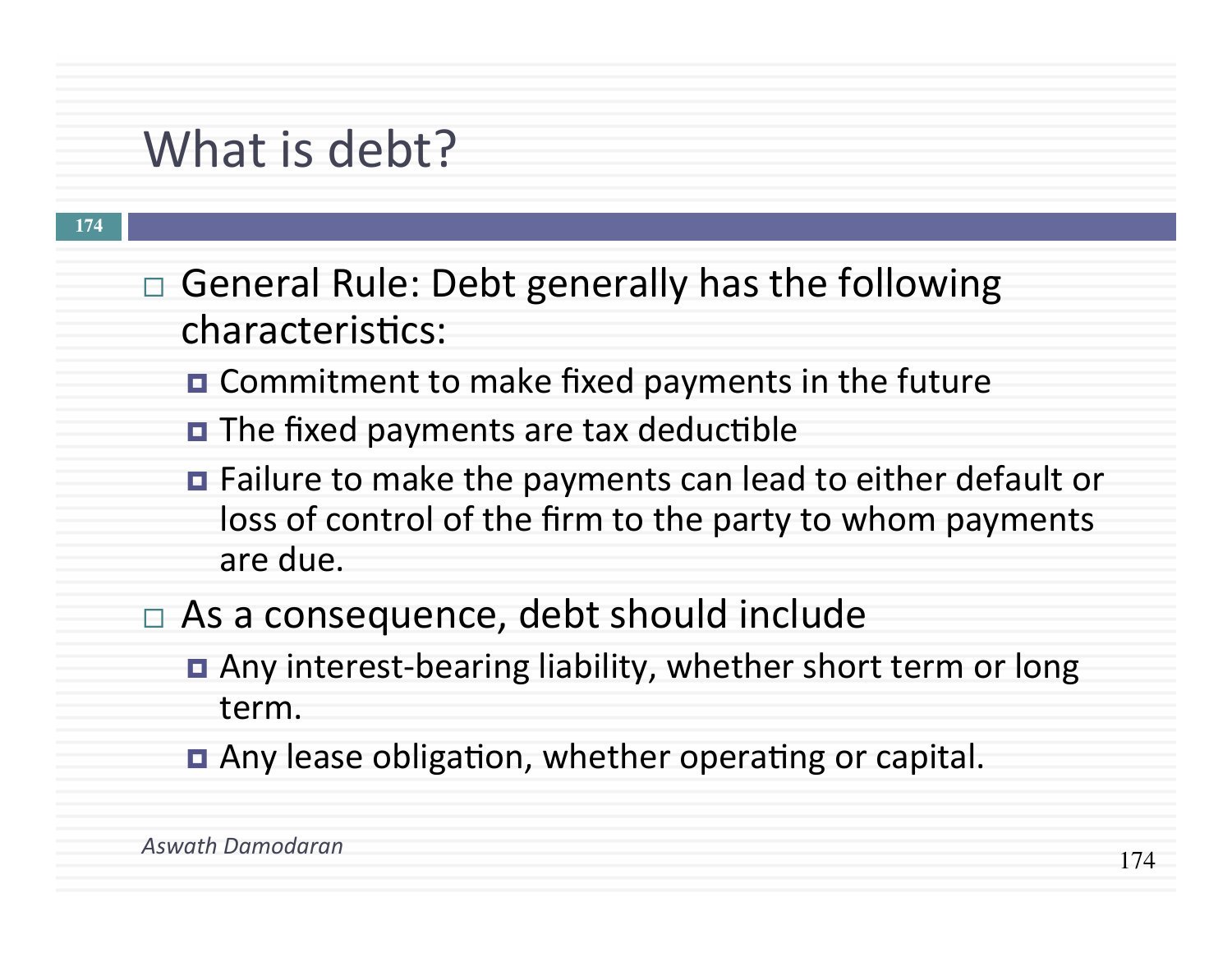## Estimating the Cost of Debt

#### **175**

- $\Box$  If the firm has bonds outstanding, and the bonds are traded, the yield to maturity on a long-term, straight (no special features) bond can be used as the interest rate.
- $\Box$  If the firm is rated, use the rating and a typical default spread on bonds with that rating to estimate the cost of debt.
- $\Box$  If the firm is not rated,
	- and it has recently borrowed long term from a bank, use the interest rate on the borrowing or
	- $\blacksquare$  estimate a synthetic rating for the company, and use the synthetic rating to arrive at a default spread and a cost of debt
- $\Box$  The cost of debt has to be estimated in the same currency as the cost of equity and the cash flows in the valuation.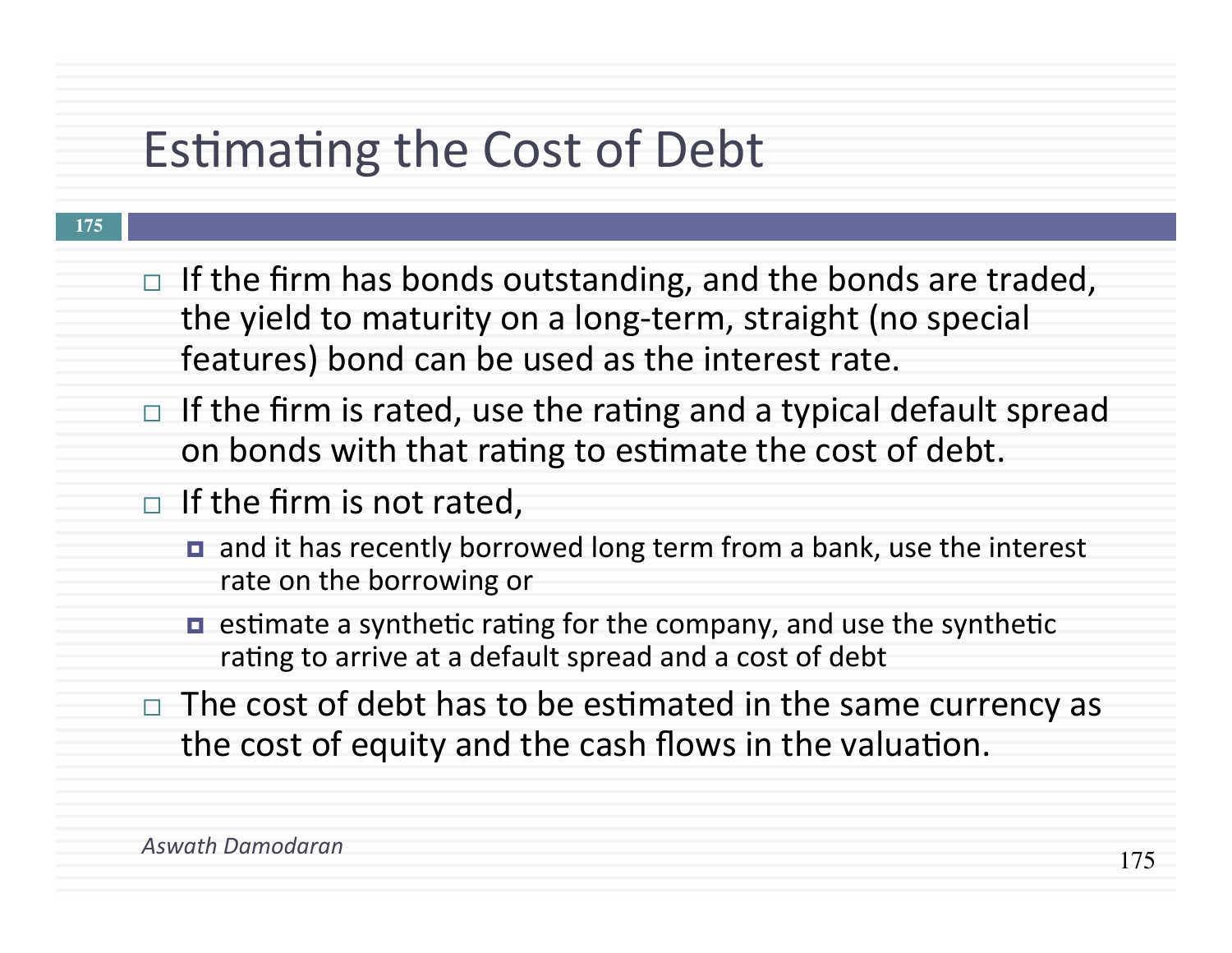## The easy route: Outsourcing the measurement of default risk

 $\Box$  For those firms that have bond ratings from global ratings agencies, I used those ratings:

| Company       |                  | S&P Rating   Risk-Free Rate   Default Spread   Cost of Debt |          |
|---------------|------------------|-------------------------------------------------------------|----------|
| Disney        | $2.75\%$ (US \$) | 1.00%                                                       | $3.75\%$ |
| Deutsche Bank | $1.75\%$ (Euros) | $1.00\%$                                                    | $2.75\%$ |
| Vale          | $2.75\%$ (US \$) | 1.30%                                                       | $4.05\%$ |

 $\Box$  If you want to estimate Vale's cost of debt in \$R terms, we can again use the differential inflation approach we used for the cost of equity:

Cost of debt<sub>Rs</sub>=  $(1 + \text{Cost of debt}_{\text{US S}}) \frac{(1 + \text{Expected Inflation}_{\text{RS}})}{(1 + \text{Expected Inflation}_{\text{US S}})} - 1$ 

$$
= (1.0405) \frac{(1.09)}{(1.02)} - 1 = 11.19\%
$$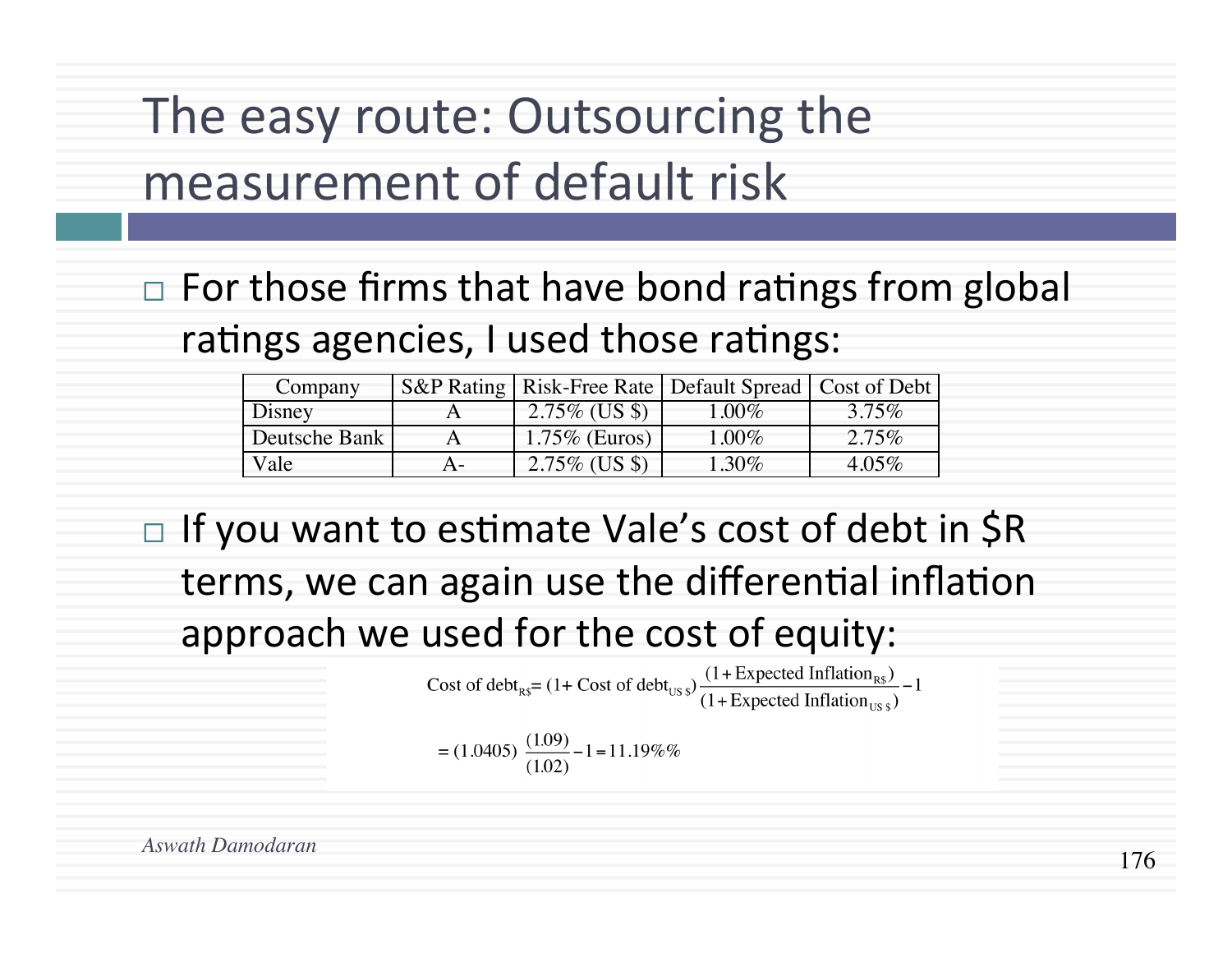A more general route: Estimating Synthetic Ratings

 $\Box$  The rating for a firm can be estimated using the financial characteristics of the firm. In its simplest form, we can use just the interest coverage ratio:

Interest Coverage Ratio =  $EBIT /$  Interest Expenses

 $\Box$  For the non-financial service companies, we obtain the following:

| Company            |            |               | Operating income   Interest Expense   Interest coverage ratio |
|--------------------|------------|---------------|---------------------------------------------------------------|
| Disney             | \$10.023   | \$444         | 22.57                                                         |
| Vale               | \$15,667   | \$1,342       | 11.67                                                         |
| <b>Tata Motors</b> | Rs 166,605 | Rs 36,972     | 4.51                                                          |
| Baidu              | CY 11.193  | <b>CY 472</b> | 23.72                                                         |
| Bookscape          | \$2,536    | \$492         | 5.16                                                          |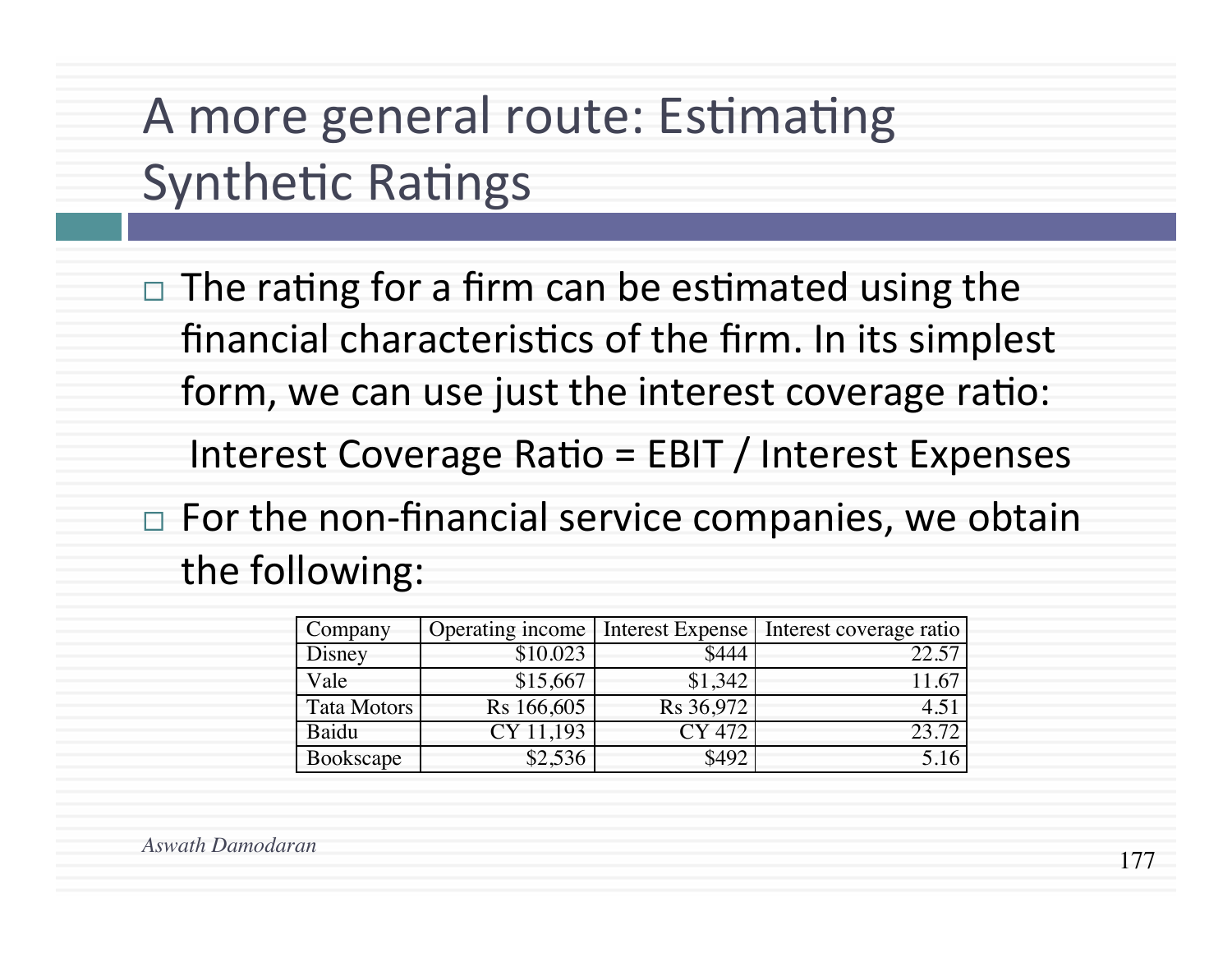# Interest Coverage Ratios, Ratings and Default Spreads- November 2013

| Large cap $(>\$ \$5          | Small cap or risky $(§5)$ | Rating is (S&P/        | <b>Spread</b> |
|------------------------------|---------------------------|------------------------|---------------|
| billion)                     | billion)                  | Mody's)                | (11/13)       |
| >8.50                        | >12,5                     | Aaa/AAA                | $0.40\%$      |
| $6.5 - 8.5$                  | $9.5 - 12.5$              | Aa2/AA                 | $0.70\%$      |
| $5.5 - 6.5$                  | $7.5 - 9.5$               | $A1/A+$                | 0.85%         |
| $4.25 - 5.5$                 | $6 - 7.5$                 | A2/A                   | 1.00%         |
| $3 - 4.25$                   | $4.5 - 6$                 | $A3/A-$                | 1.30%         |
| $2.5 - 3$                    | $4 - 4.5$                 | Baa2/BBB               | 2.00%         |
| $2.25 - 2.5$                 | $3.5 - 4$                 | Ba1/BB+                | 3.00%         |
| $2 - 2.25$                   | $3 - 3.5$                 | Ba2/BB                 | $4.00\%$      |
| 1.75-2.25                    | $2.5 - 3$                 | $B1/B+$                | 5.50%         |
| $1.5 - 1.75$                 | $2 - 2.5$                 | B2/B                   | 6.50%         |
| $1.25 - 1.5$                 | $1.5 - 2$                 | $\overline{B3/B}$ -    | 7.25%         |
| $0.8 - 1.25$                 | $1.25 - 1.5$              | Caa/CCC                | 8.75%         |
| $0.65 - 0.8$                 | $0.8 - 1.25$              | Ca2/CC                 | $9.50\%$      |
| $0.2 - 0.65$                 | $0.5 - 0.8$               | C2/C                   | 10.50%        |
| $\sqrt{0.2}$                 | $\sqrt{0.5}$              | D2/D                   | 12.00%        |
|                              |                           |                        |               |
|                              |                           |                        |               |
| Disney: Large cap, developed |                           | 22.57<br>$\rightarrow$ |               |

| $Disny$ . Large eap, ac veloped  | 22.71                         | 7 V 7 V 7 V |
|----------------------------------|-------------------------------|-------------|
| Vale: Large cap, emerging        | 11.67                         | AА          |
| Tata Motors: Large cap, Emerging | $4 \overline{\smash{\wedge}}$ |             |
| Baidu: Small cap, Emerging       | 23.72                         | A A A       |
| Bookscape: Small cap, private    | 5.16                          |             |
| Aswath Damodaran                 |                               |             |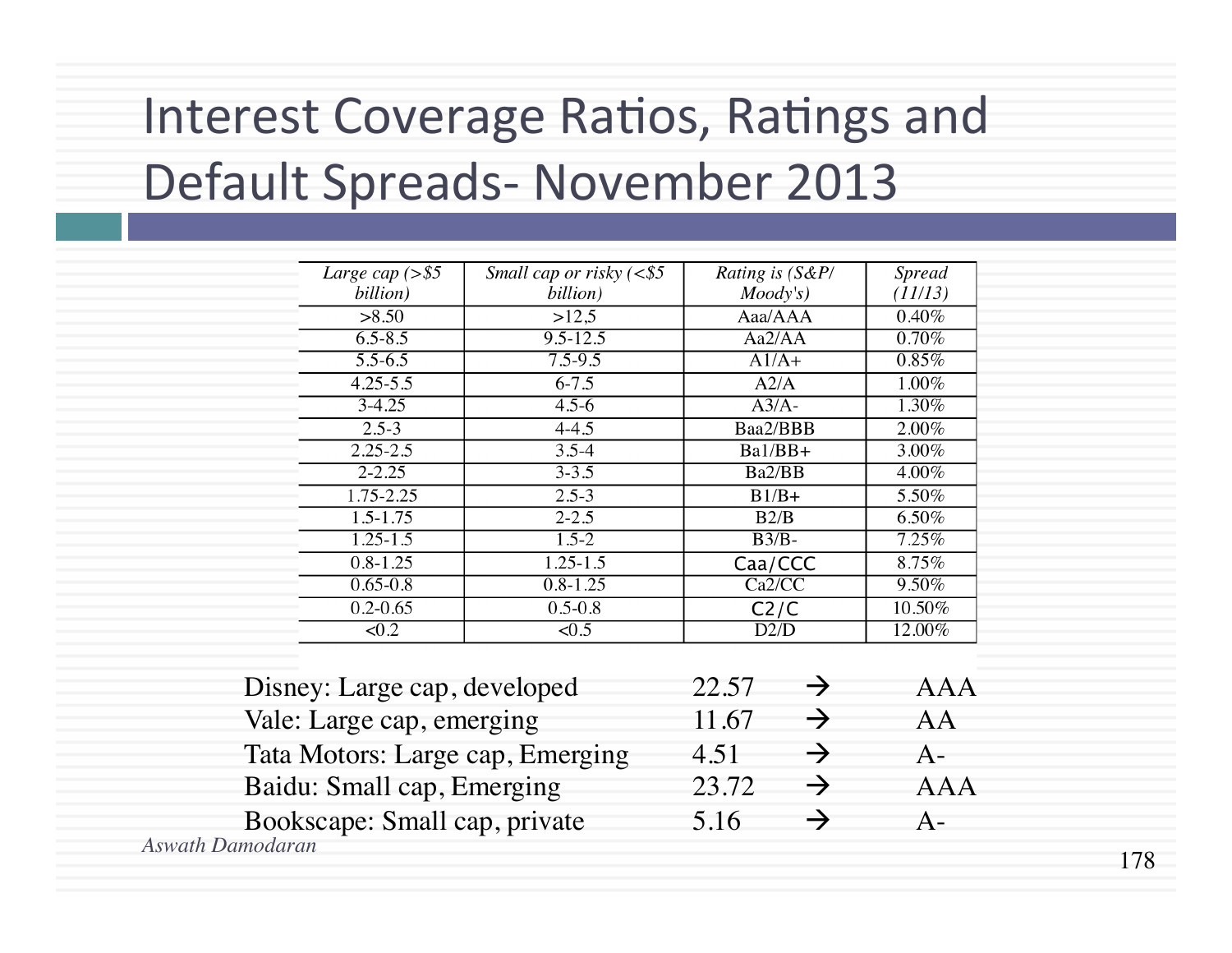## Synthetic versus Actual Ratings: Rated

#### Firms

- $\Box$  Disney's synthetic rating is AAA, whereas its actual rating is A. The difference can be attributed to any of the following:
	- **□** Synthetic ratings reflect only the interest coverage ratio whereas actual ratings incorporate all of the other ratios and qualitative factors
	- Synthetic ratings do not allow for sector-wide biases in ratings
	- $\blacksquare$  Synthetic rating was based on 2013 operating income whereas actual rating reflects normalized earnings
- $\Box$  Vale's synthetic rating is AA, but the actual rating for dollar debt is A-. The biggest factor behind the difference is the presence of country risk, since Vale is probably being rated lower for being a Brazil-based corporation.
- $\Box$  Deutsche Bank had an A rating. We will not try to estimate a synthetic rating for the bank. Defining interest expenses on debt for a bank is difficult...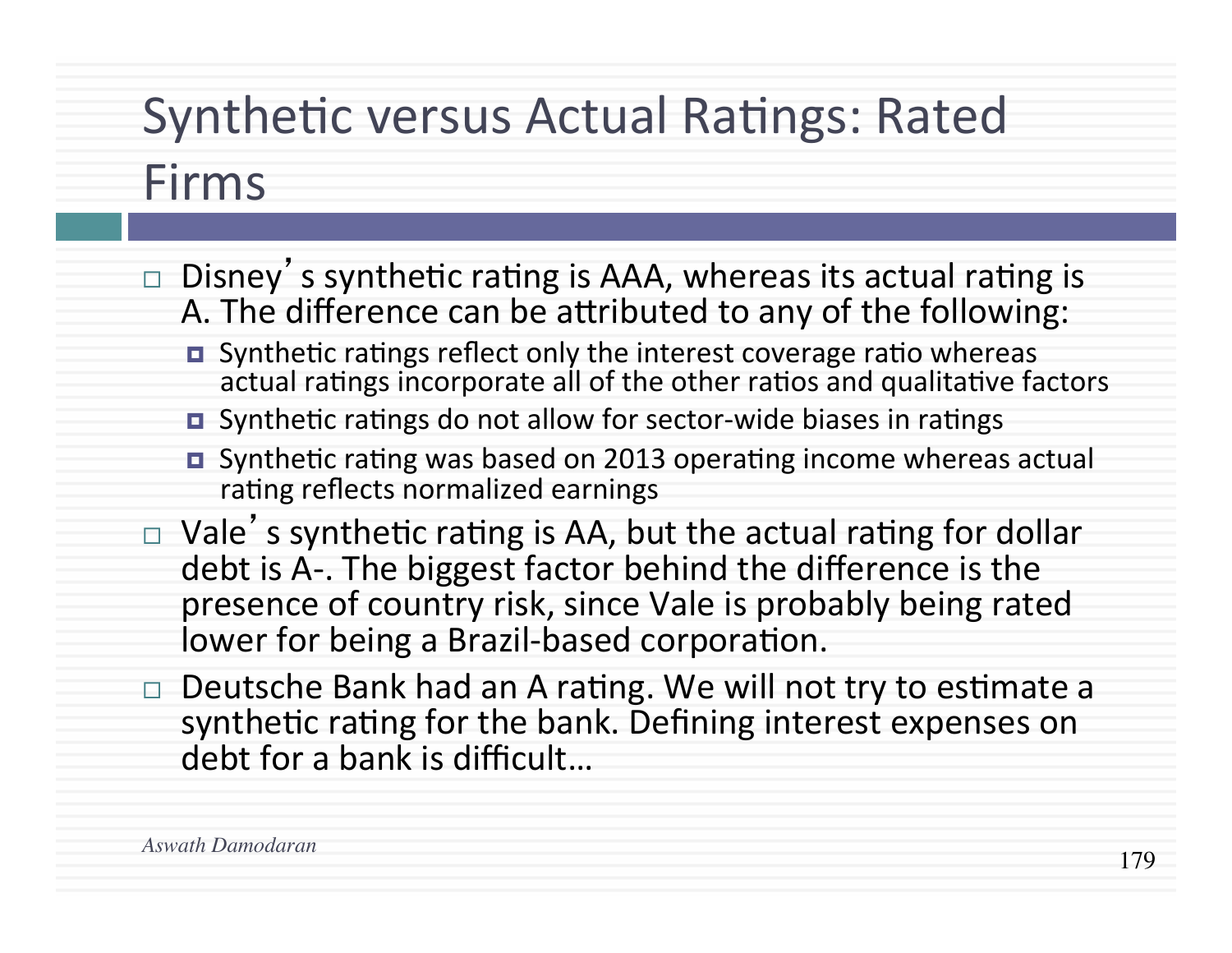### Estimating Cost of Debt

- For Bookscape, we will use the synthetic rating  $(A-)$  to estimate the cost of debt:
	- $\blacksquare$  Default Spread based upon A- rating = 1.30%
	- $\blacksquare$  Pre-tax cost of debt = Riskfree Rate + Default Spread = 2.75% + 1.30% = 4.05%
	- $\blacksquare$  After-tax cost of debt = Pre-tax cost of debt (1- tax rate) = 4.05% (1-.40) = 2.43%
- For the three publicly traded firms that are rated in our sample, we will use the actual bond ratings to estimate the costs of debt.

| Company       |                  |         |          |          | S&P Rating   Risk-Free Rate   Default Spread   Cost of Debt   Tax Rate   After-Tax Cost of Debt |
|---------------|------------------|---------|----------|----------|-------------------------------------------------------------------------------------------------|
| Disney        | $2.75\%$ (US \$) | $.00\%$ | $3.75\%$ | $36.1\%$ | $2.40\%$                                                                                        |
| Deutsche Bank | $1.75\%$ (Euros) | $.00\%$ | $2.75\%$ | 29.48%   | 1.94%                                                                                           |
| Vale          | $2.75\%$ (US \$) | $.30\%$ | $4.05\%$ | $34\%$   | $2.67\%$                                                                                        |

□ For Tata Motors, we have a rating of AA- from CRISIL, an Indian bondrating firm, that measures only company risk. Using that rating: Cost of debt<sub>TMT</sub> = Risk free rate<sub>Rupees</sub> + Default spread<sub>India</sub> + Default spread<sub>TMT</sub>

 $= 6.57\% + 2.25\% + 0.70\% = 9.62\%$ 

After-tax cost of debt =  $9.62\%$  (1-.3245) =  $6.50\%$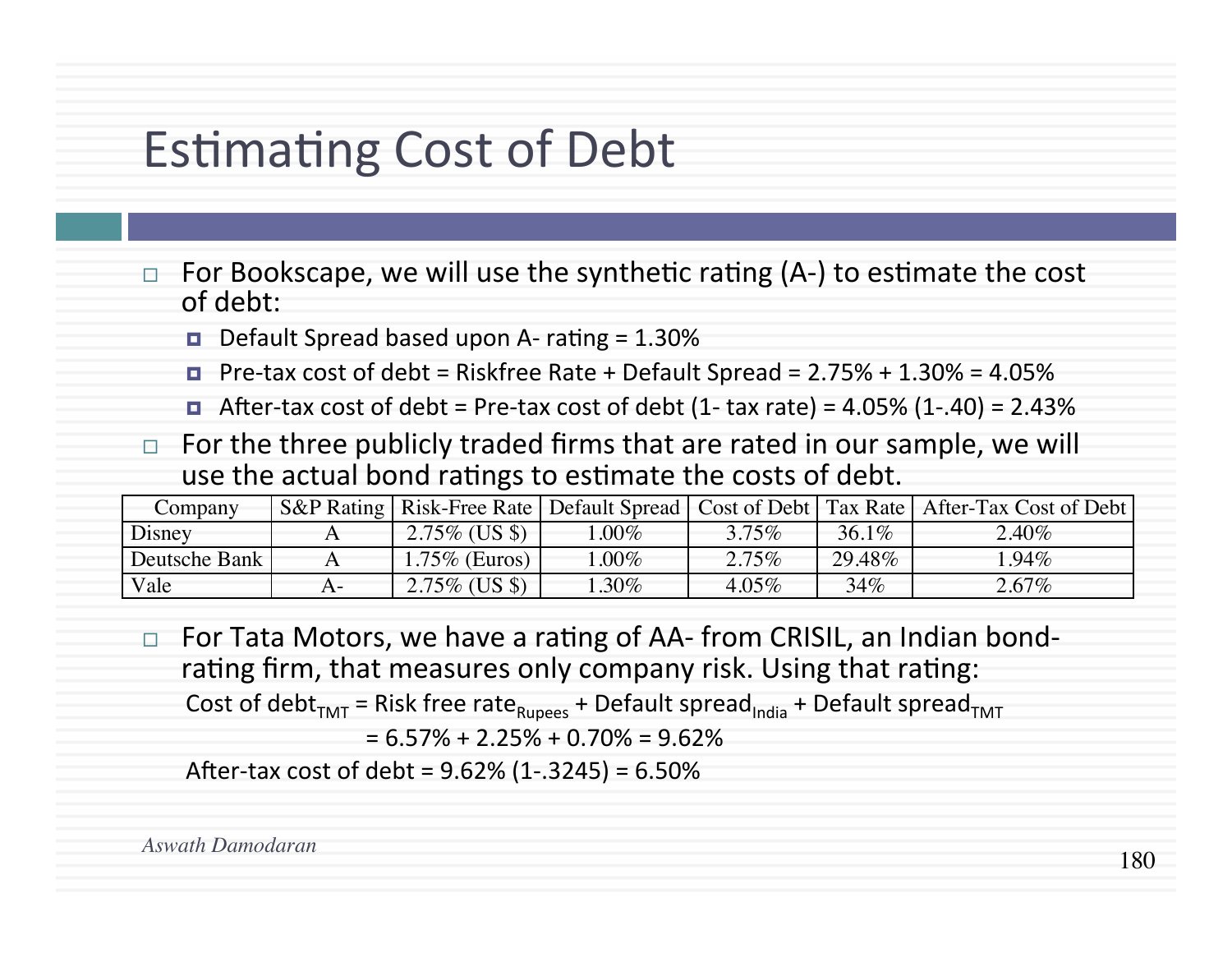## Updated Default Spreads - January 2016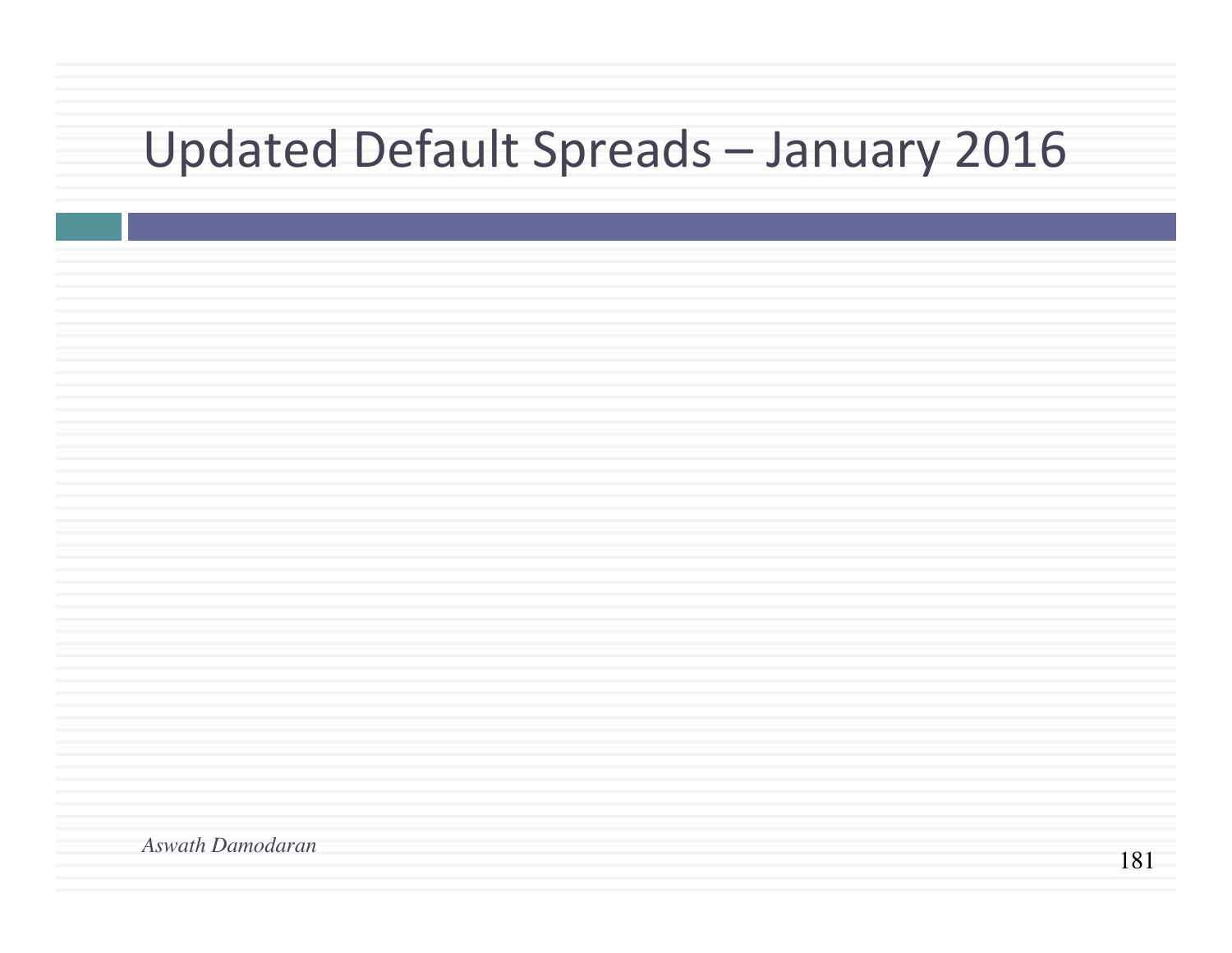## Default Spreads - January 2016